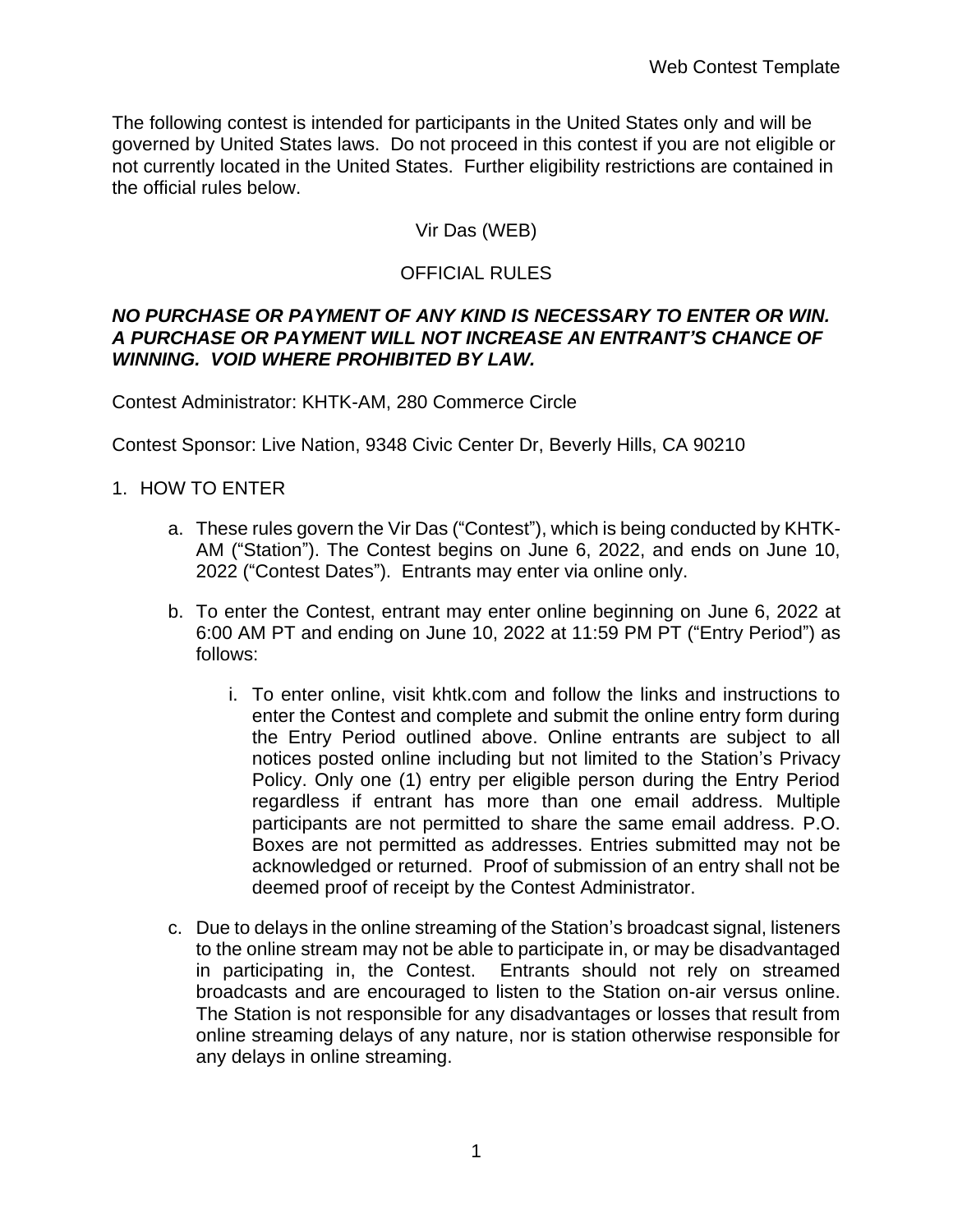- d. Entrants may be provided with an opportunity to opt-in for membership/participation as part of the entry process, but membership/participation is not required to enter the contest.
- e. Only one (1) entry per person is permitted. There will be up to a total of five (5) winner(s) selected in the Contest.
- f. All online entries must be received by the end of the Entry Period.

#### 2. ELIGIBILITY RESTRICTIONS

- a. The Contest is open to all persons who are legal U.S. residents of the state of CA, eighteen (18) years of age or older, and who reside in the Sacramento Metropolitan area as defined by Nielsen; this includes Yolo, Sacramento, Sutter, Nevada, Placer, and El Dorado Counties. Void where prohibited or restricted by law.
- b. The following individuals are NOT eligible to enter Station contests at any time, even if such individuals meet the age and residency requirements above: (1) Any employees (i.e., full-time, part-time and/or temporary employees) of the Station, Bonneville International Corporation, other area radio stations, Contest Sponsor, of any advertising and promotion agencies, and/or of the respective parent entities, subsidiaries, affiliated companies of each; (2) Any immediate family members of such employees, including without limitation current and/or exspouses, parents, grandparents, children, grandchildren, siblings, in-laws, and/or steps in any of the foregoing categories; and (3) Any other individual legally residing in the same household (i.e., at the same address) of such employees, including without limitation roommates, housemates, significant others, and partners.
- c. Unless the Station otherwise specifies, persons who have previously won a prize (cash, services, merchandise) from a contest or Station event from any of the Bonneville International Radio Stations are subject to the following restrictions: Persons who have won a prize valued up to \$100 in the thirty (30) days prior to June 6, 2022, are not eligible to participate. Persons who have won a prize valued between \$101 and \$499 in the ninety (90) days prior to June 6, 2022, are not eligible to participate. Persons who have won a prize valued between \$500 and \$999 in the six (6) months prior to June 6, 2022, are not eligible to participate. Persons who have won a prize valued at \$1,000 or more in the twelve (12) months prior to June 6, 2022, are not eligible to participate. These restrictions also apply to immediate household members of contest or prize winners.
- d. To claim a prize, the winner(s) must provide valid government-issued photo identification and provide their complete address, date of birth and phone number, and Social Security Number.
- e. Entrants are required to provide truthful information and the Station will reject and delete any entry that it discovers to be false or fraudulent. The Station will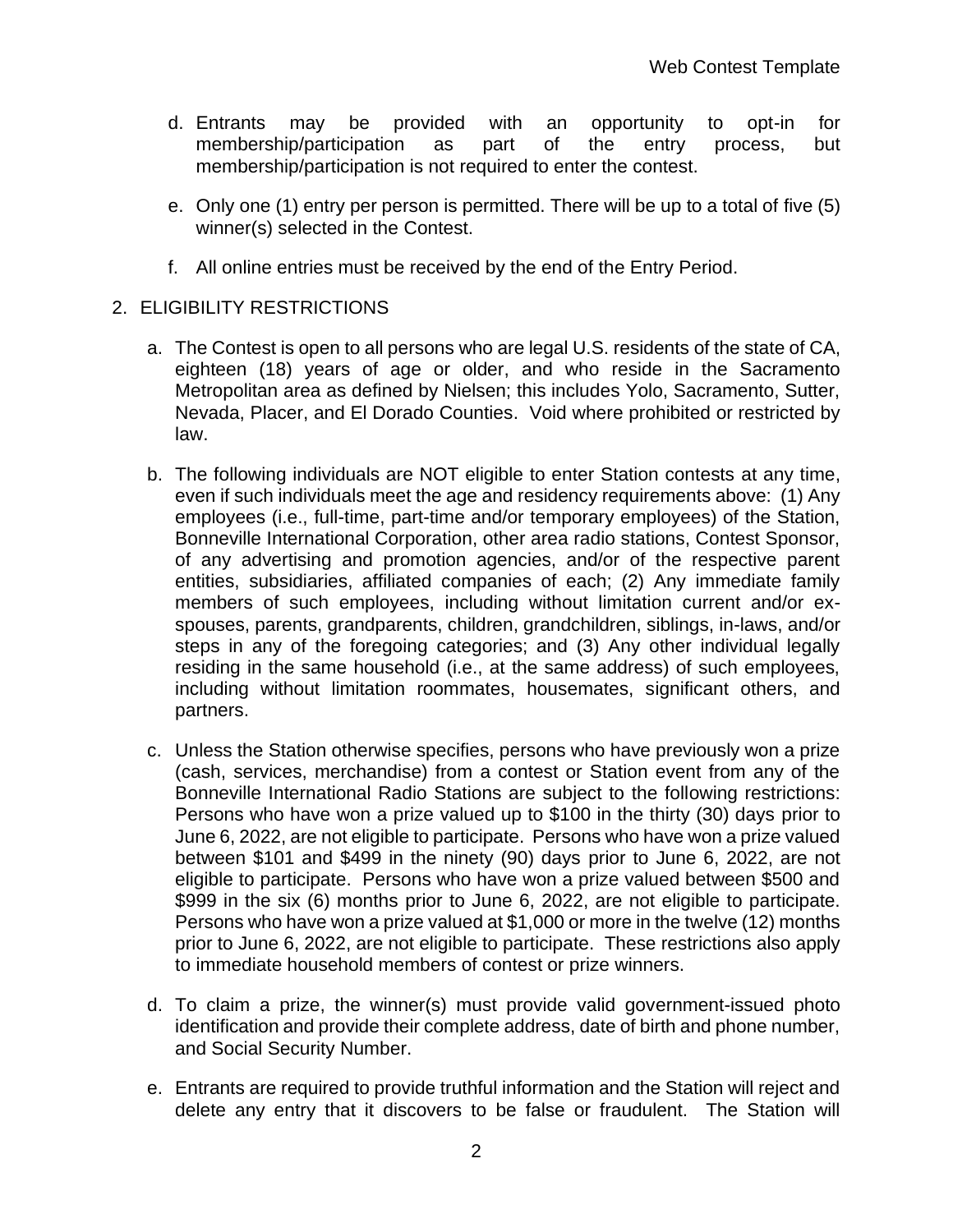disqualify any entrant who does not meet the eligibility requirements and will also delete any entry as required by law.

f. This Contest is subject to all applicable federal, state and local laws and regulations. By participating, entrant agrees to comply with these Official Rules and the decisions of the Station, which are final and binding in all respects.

### 3. PRIZES

- a. Five (5) prizes will be awarded. Each prize consists of two (2) tickets for winner and one (1) guest to tickets Vir Das at Crest Theater located at 1013 K St, Sacramento, CA 95814 on October 7, 2022, at 7:00 PM PT. The Approximate Retail Value ("ARV") of the prize(s) is \$60. Transportation costs are excluded in the given price. The winner(s) will be solely responsible for all taxes and all other fees and expenses not specified herein associated with the receipt and use of the prize(s). Tickets are valid only on the date(s) printed on the tickets, and they are not refundable or transferable, may not be sold to a third party, and may not be substituted or exchanged for cash or credit at any time, nor will they be replaced if lost or stolen. If a prize-related event is unable to take place as scheduled, for reasons such as cancellation, preemption, postponement or unavailability, including for weather, or for any reason beyond the control of the Station or Contest Administrator or Sponsor, their sole responsibility to the winner(s) will be to award the remaining available elements of the prize(s) and no substitution or compensation will be provided for the unawarded elements of the prize(s). The Station, in its sole discretion, reserves the right to deny entry to or to remove the winner(s) and/or guest(s) if either engages in disruptive behavior or in a manner with intent to annoy, abuse, threaten or harass any other person at the prize related event(s).
- b. All sales, prizes and other taxes, gratuities and any other incidentals associated with the prizes are the sole responsibility of the prizewinner(s). Prizes are not transferable or exchangeable and may not be substituted, except by sponsors for reasons of unavailability, in which case, a prize of equal or greater value will be awarded. The Station assumes no responsibility or liability for damages, loss, or injury resulting from acceptance or use of the prize. The Station is not responsible for replacing tickets in the event of show cancellations as a result of weather, or promoter, or performer actions. The Station reserves the right, in its sole discretion, to cancel or suspend the Contest should a virus, bug, computer, or other problem beyond the control of the Station corrupt the administration, security, or proper execution of the Contest, or the Internet portion of the Contest. Decisions of the Station are final.
- c. If due to a printing, production or other error, more prizes are claimed than are intended to be awarded for any prize level, the intended prizes will be awarded in a random drawing from among all verified and validated prize claims received for that prize level. In no event will more than the stated number of prizes be awarded.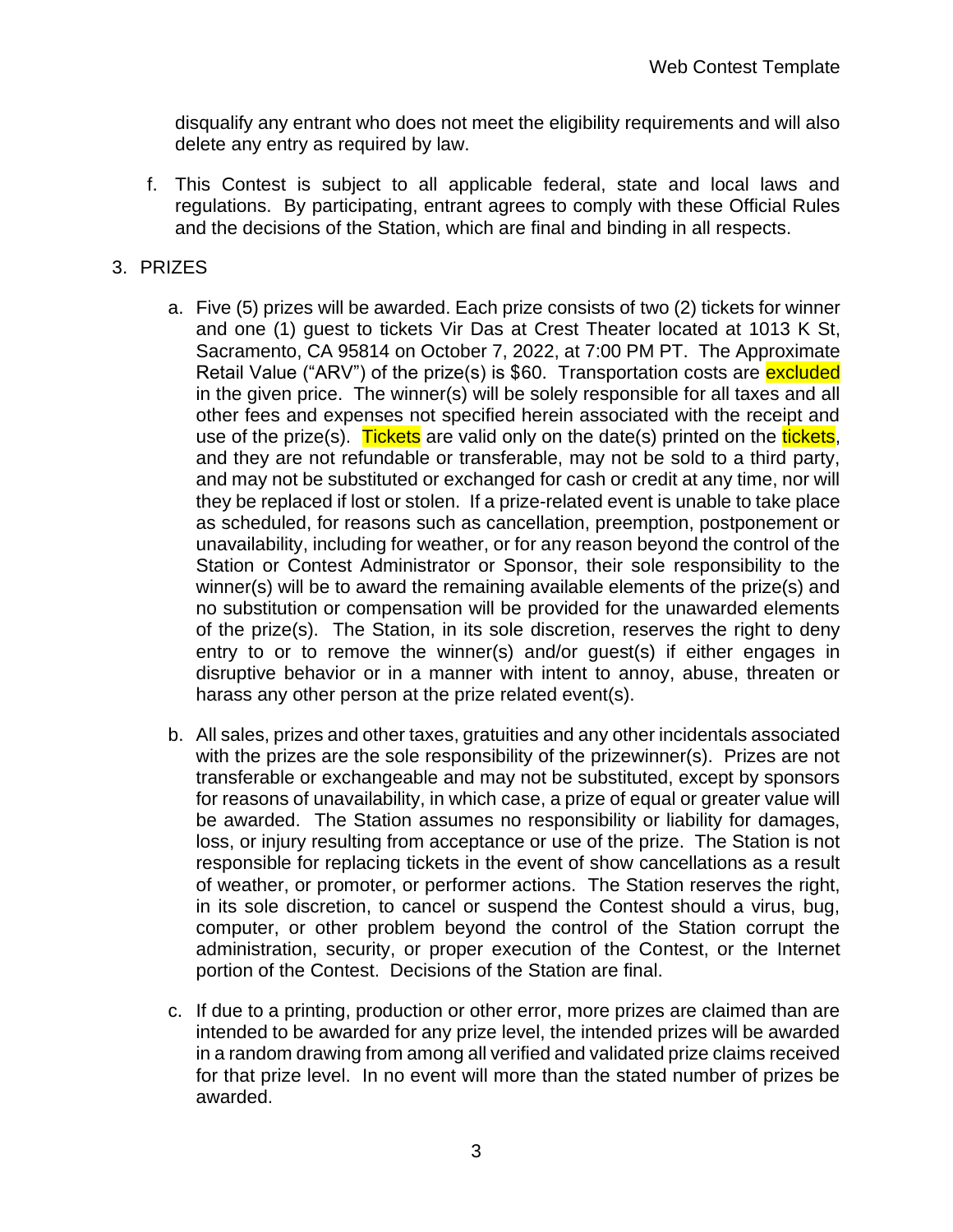#### 4. WINNER SELECTION AND NOTIFICATION

- a. Decisions of the Station management with respect to the Contest are final.
- b. Five (5) prizewinner(s) will be selected in the Contest during the following periods of time ("Drawing Periods")
- Five (5) prize winner will be selected on June 13, 2022 at approximately 10:00 AM PT in a random drawing of all eligible online entries received from 6:00 AM PT to 11:59 PM PT on June 6, 2022 through June 10, 2022.
- c. Odds of winning depend upon the number of eligible online entries received during the applicable Drawing Period.
- d. Entries are specific to each designated Drawing Period and will not be included in subsequent drawings.
- e. Winners must listen to the Station to win but do not need to be present to win. All prizes may be picked up at the office of the Station at 280 Commerce Circle between regular business hours of 8:30 a.m. 5:30 p.m. If a winner chooses to have a prize shipped, the Winner will be required to sign a release that the Station and any Released Parties (defined below) are not responsibility if the prize is late, lost, stolen, misdirected, undeliverable, or damaged during shipping. In such cases, there is no purchase necessary to enter or win, except for reasonable postage and handling fees the amount of which shall not exceed \$1.50 plus the actual cost of postage to ship the prize.
- f. Potential winner(s) will be notified of winning by telephone at the time of the drawing. Prize(s) will be awarded only upon confirmation of eligibility and completion of all requisite releases. Upon notification or notification attempt, the potential winner(s) will be required to respond to such notification attempt and must execute and return, along with the guest(s) of the winner(s), an IRS Form W-9, affidavit of acceptance, eligibility, liability, publicity release, and if applicable, Contest Sponsor liability release forms within thirty (30) days of such notification or notification attempt or prize(s) will be forfeited. If a winner has not reached the age of majority in his/her state of residence, the prize(s) will be awarded in the name of his/her parent or legal guardian. If a potential winner(s) is deemed ineligible for any reason, cannot be contacted, fails to sign and return the fully-executed affidavit of eligibility and/or liability/publicity release within the required time period, or if a prize or prize notification is returned as undeliverable, the potential winner forfeits the prize(s). The Station or Contest Administrator or Sponsor is not responsible for any changes in an entrant or winner's email address, phone number, mailing address or other contact information.
- 5. CONDITIONS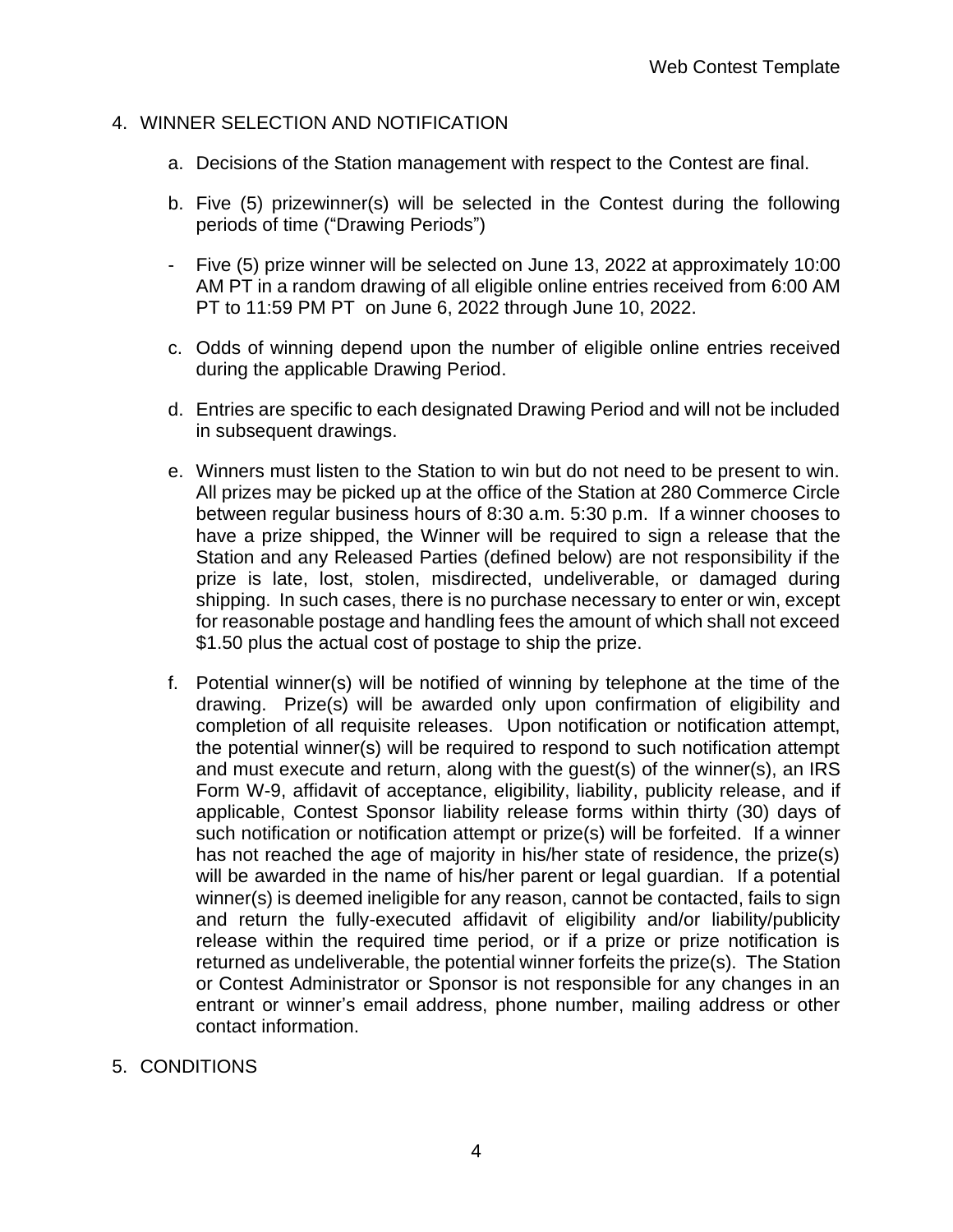- a. Any attempt by any entrant to obtain more than the stated number of entries by using multiple/different email addresses, identities, registrations and logins or any other methods may void that entrant's entries and that entrant may be disqualified. The use of any device to automate multiple entries entry is prohibited. Any use of robotic, repetitive, automatic, programmed or similar entry methods or agents (including, but not limited to, promotion entry services or proxies) will void all entries by that entrant at the Station's discretion. The Station's or its Contest Administrator's computer or telephone system is the official time keeping device for this Contest. In the event of a dispute, online entries will be deemed to have been submitted by the Authorized Account Holder. The "Authorized Account Holder" is the natural person who (i) is assigned to an email address by an internet access provider, online service provider, or other organization that is responsible for assigning email addresses for the domain associated with the submitted email address, or (ii) is assigned to the mobile telephone number by a telecommunications provider, or other organization that is responsible for assigning such numbers. The Station, in its sole discretion, reserves the right to disqualify any person who it believes is tampering with the entry process or the operation of the Contest. Failure to comply with the rules of the Contest may result in an entrant's disqualification and/or forfeiture of any prize or prizes. If the Station makes a good-faith determination that an entrant has cheated or committed fraudulent activity in connection with a Contest, the Station may disqualify that entrant from entering and/or winning this and any or all future Station-administered contests and seek damages to the fullest extent permitted by law.
- b. The Station reserves the right to modify these rules for clarification or equitable purposes without materially affecting the terms and conditions of the Contest, including, without limitation, the substitution of a prize(s) of equivalent value, which will become effective upon announcement. To the extent the Station makes material changes to the terms and conditions of the Contest, any such material changes will be broadcast on the Station and/or posted on its website: khtk.com within twenty-four (24) hours of the change and periodically thereafter. If due to circumstances beyond the control of the Station, any competition or prize-related event or travel is delayed, rescheduled, postponed or cancelled, the Station reserves the right, but does not have the obligation, to cancel, terminate, suspend, or modify the Contest and shall not be required to award a substitute prize(s). If any provision of these Official Rules is irrevocably inconsistent with any provision set forth on the Contest webpage, then the provision of these Official Rules will prevail but solely to the extent of the inconsistency.
- c. Calling the Station regarding the Contest constitutes permission for the Station to tape the caller's voice and use it on the air. All telephone calls during the Contest may be taped without further permission from the caller. By entering the Contest and/or acceptance of prize(s), all entrants consent to the use of their name, photograph, likeness, biography, voice, video, entry materials, prize information (if any), or any statements made for trade, publicity,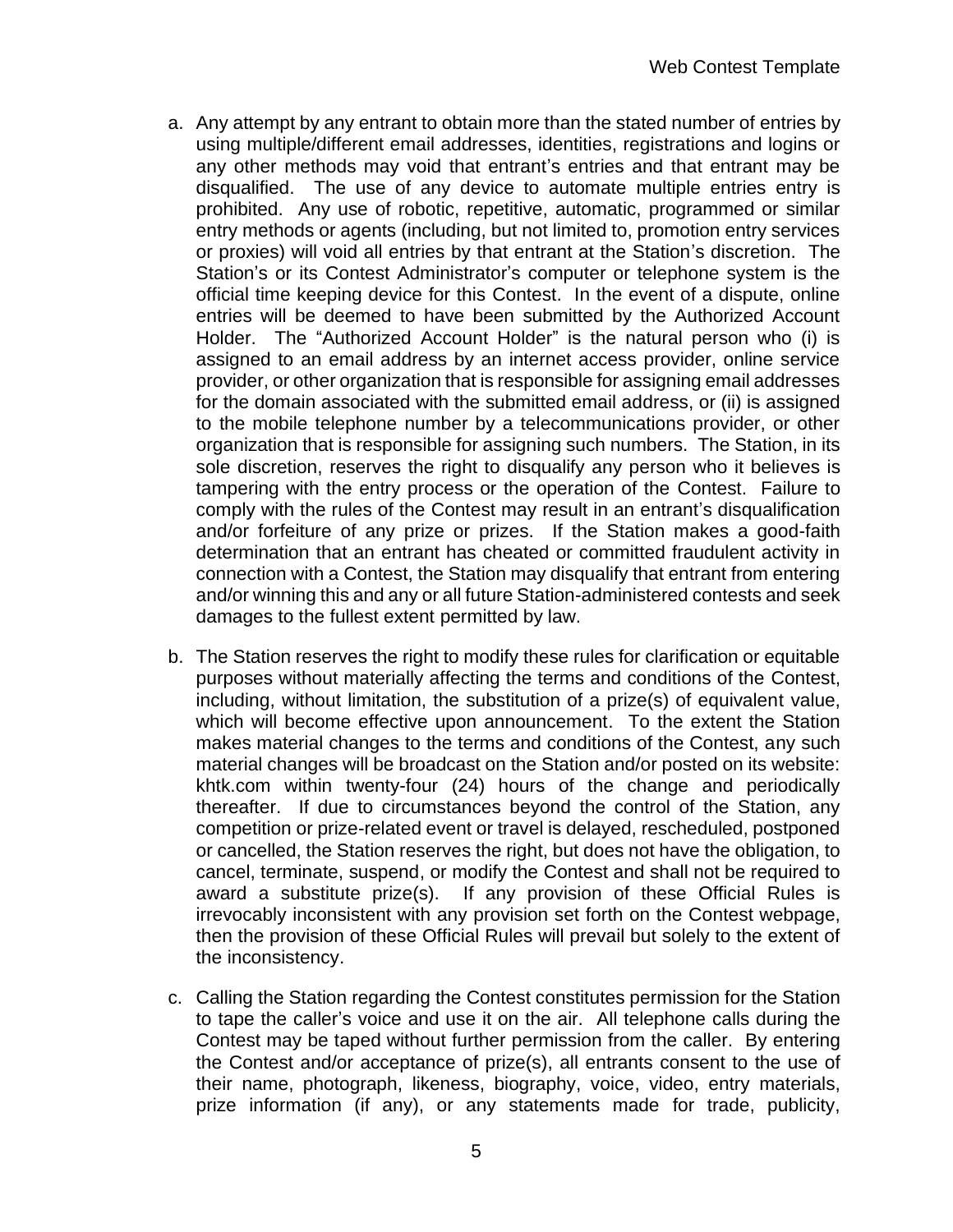advertising, or promotional purposes, in any and all media, now known or hereafter devised, including online announcements, without limitation and without compensation, except where prohibited by law.

- d. Each winner will be required to produce identification satisfactory to the Station. For example, winner(s) will be required to sign an IRS Form W-9, affidavit of eligibility and release, including a publicity release, as prepared by the Station prior to receiving their prize. Each winner will solely be responsible for any (federal, state, or local) taxes or fees that result from the receipt and/or use of their prize and may receive an IRS Form 1099-Misc for all prizes won from the Station in any calendar year where the aggregate value of all such prizes is \$600 or more. The Contest is void where prohibited by law. Failure to comply with the terms and conditions applicable to Contest entry, including without limitation submitting an incomplete or fraudulent entry, and/or failing to complete the entry process, will result in such Entry being disqualified from such Contest. Any individual(s) that is found to be, or suspected of, tampering with a Contest in any way, including without limitation by making a fraudulent entry, by engaging in any "deal-making" with or between other Contest entrants or third parties, by creating a public hazard, by cheating, by engaging in improper or illegal activity, by causing interference with or the destruction of property and/or utilized public safety resources will be disqualified from participating and/or winning any prize(s), as applicable, and may be banned from any future participation in any Contest as determined by Station at its sole discretion and on a case-by-case basis.
- e. Participation in a Contest and/or acceptance of prize(s) constitutes agreement by entrant and/or winner (and by winner's guest(s) if applicable) release, forever discharge, indemnify, and hold harmless Station, its affiliates, parents, assigns, successors, employees, participating Contest Sponsors, agents and all others connected with them and the Contest (the "Released Parties") from any and all liability, claims, actions, and damages sustained or incurred by participation in the said Contest, and the receipt and use of any prize(s) awarded (if any) through such Contest arising in any manner whatsoever, including but not limited to an act or omission, whether negligent, intentional or otherwise caused by Station, its affiliates, parents, assigns, successors, employees, sponsors, agents and all others connected with them and the Contest.
- f. The Released Parties are not responsible for (i) typographical or other errors in the printing, the offering, or the administration of the Contest or in the announcement of a prize; (ii) incorrect or inaccurate information, human error, failure, or omission; (iii) unauthorized human intervention; (iv) lost, stolen, mangled, misdirected, illegible, incomplete, or late entries; (v) entries not received due to difficulty accessing the internet, service outage or delays, computer difficulties, telephone service outages, delays, busy signals, poor signals or signal interference, accidental disconnection, equipment malfunctions, and any other technological failures; or (vi) any cancellations,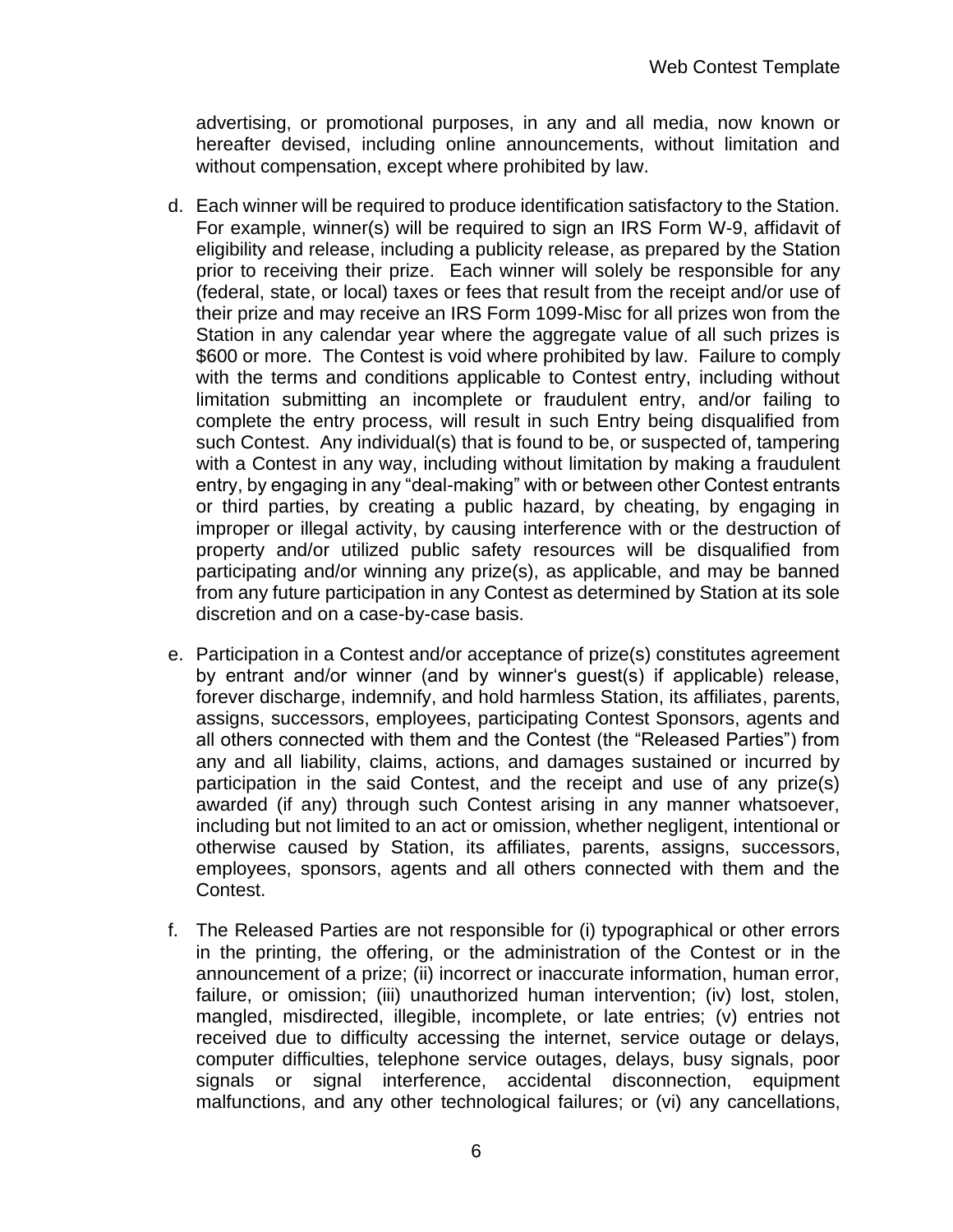delays, diversions, or substitutions or omissions by any transportation providers or any other persons or entities providing any services to Entrant(s) and/or winner(s) (and winner's guest(s) if applicable) including any results thereof such as changes in services or location necessitated by same. Further, the Released Parties are not responsible if any part of a Contest cannot be conducted and/or if a prize, either in whole or in part, cannot be awarded due to acts of God, acts of war, natural disasters, weather, acts of terrorism, or other factors beyond the Released Parties' control.

- g. Except where prohibited, by entering the Contest, each entrant agrees that: (1) any and all disputes, claims and causes of action arising out of or connected with this Contest or any prize(s) awarded shall be resolved individually, without resort to any form of class action, and exclusively by state or federal courts situated in Sacramento, CA; (2) any and all claims, judgments and awards shall be limited to actual out-of-pocket costs incurred, but in no event shall such costs include attorneys' fees; and (3) no punitive, incidental, special, consequential or other damages, including, without limitation, lost profits may be awarded (collectively, "Special Damages"), and (4) entrant hereby waives all rights to claim Special Damages and all rights to have any damages awarded multiplied or increased. Utah law governs the interpretation and construction of these Official Rules and all aspects related thereto.
- 6. PRIVACY
	- a. By participating in the Contest, entrant agrees to the Station's Terms of Use Agreement and to the use of entrant's personal information as described in the Privacy Policy located at: khtk.com. In the event of conflict between the Station's Terms of Use Agreement and these Official Rules, the terms of these Official Rules shall apply. Any information that Twitter, Facebook, or Instagram collects through an entry in the Contest may be subject to Twitter's, Facebook's, or Instagram's own terms and policies

# 7. WINNERS' LIST/COPY OF OFFICIAL RULES

- a. Any violation of these rules may result in disqualification. Consistent with Section 1(e), only one (1) entry per person. Any attempt by any one or more entrants to obtain more than one entry by using the same email address, Twitter, Facebook, or Instagram account or similar registration method through any means including, without limitation, multiple/different email addresses, Twitter, Facebook, or Instagram accounts, identities, registrations, logins or other methods will void all entries from that address or account, and such entrant(s) will be disqualified.
- b. Copies of these rules are available at the Station's website: khtk.com, in person at the Station 280 Commerce Circle, during regular business hours 8:30 a.m. to 5:30 p.m. or by sending a request, along with a self-addressed stamped envelope, to the Station at the same address.